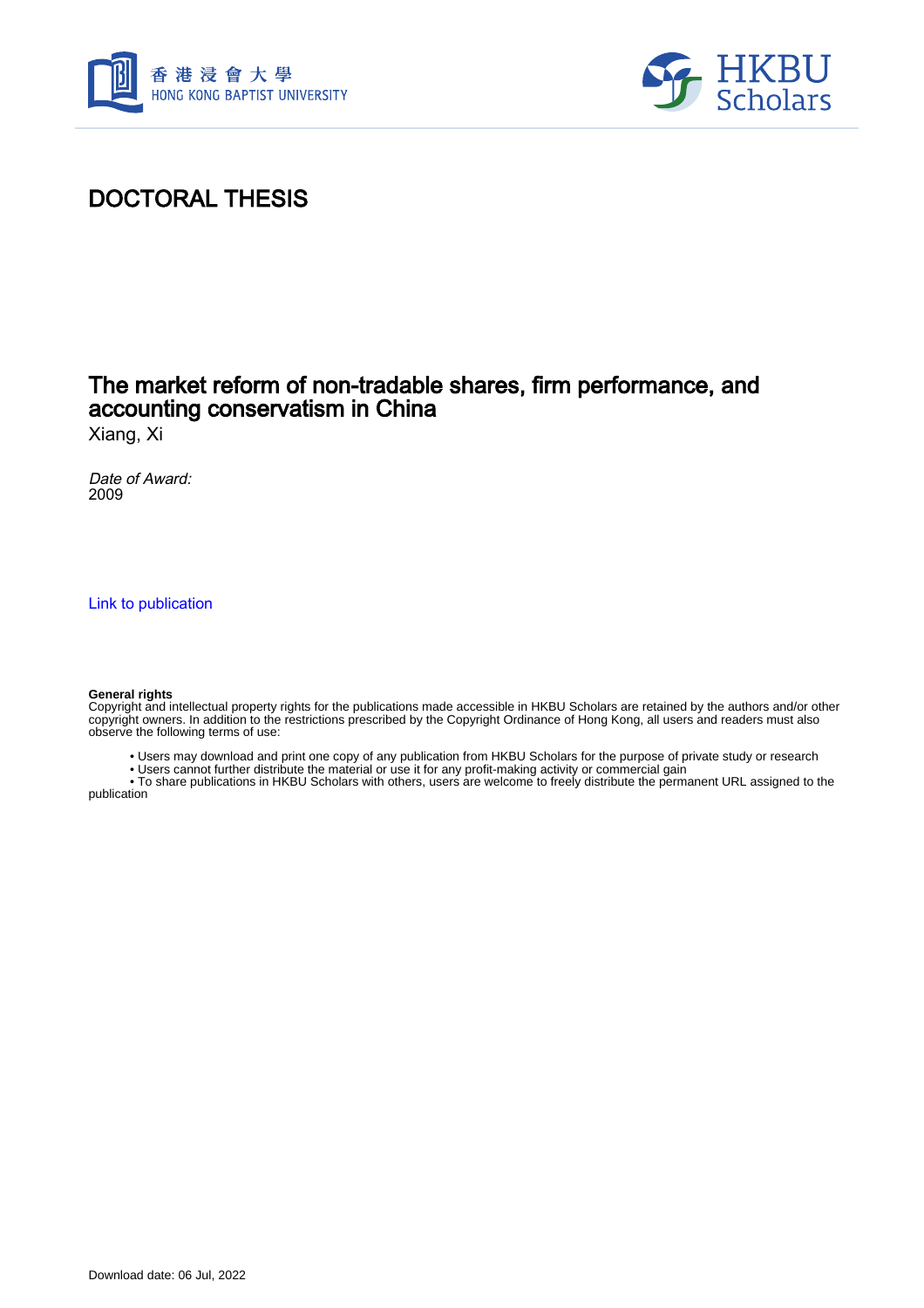# **The Market Reform of Non-tradable Shares, Firm Performance, and Accounting Conservatism in China**

## **XIANG Xi**

#### **A thesis submitted in partial fulfillment of the requirements**

**for the degree of** 

**Doctor of Philosophy** 

**Principal Supervisor: Dr. CHAN Hing Lin** 

**Hong Kong Baptist University** 

**July 2009**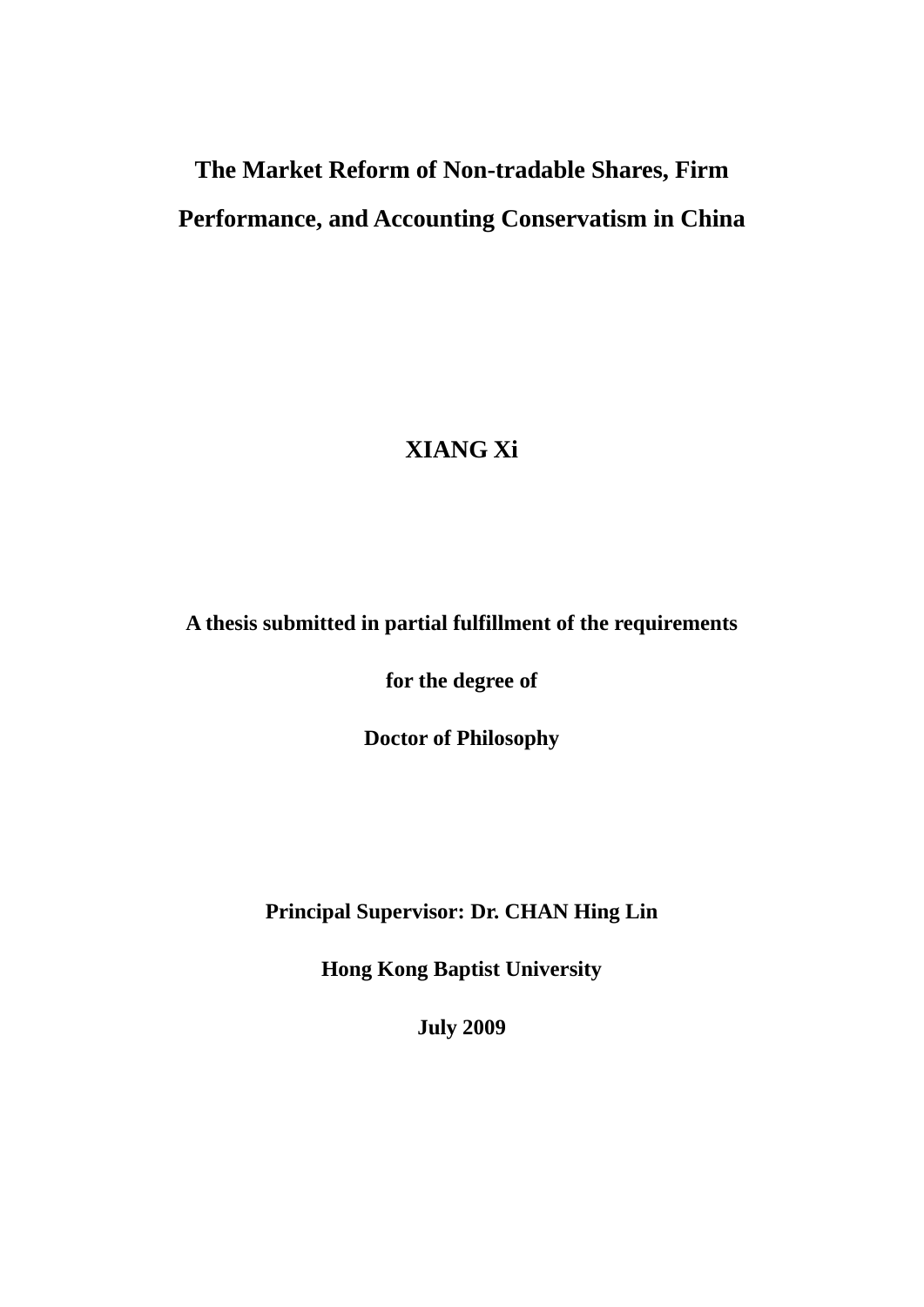#### **ABSTRACT**

This thesis comprises of two essays.

<span id="page-2-0"></span>*Essay one: The Market Reform of Non-tradable Shares and Firm Performance in China.* Listed state-owned enterprises (SOEs) in China are often criticized for their poor performance. The non-tradable share reform initiated in 2005 provides a natural setting for examining the impact of a market reform on Chinese SOE performance. Focusing on the characteristics of the non-tradable share reform, we hypothesize that the reform alleviates agency problems, both by increasing managerial ownership levels and external block-holdings, and by making state ownership rights tradable. Using the sample period 2001-2007, we document an improvement in firm performance in response to the reform. Consistent with our hypothesis, we find that SOE performance is more positively associated with managerial ownership, market monitoring, and growth prospects in the post-reform period. We also show an inverse U-shape relationship between firm performance and managerial ownership in the post-reform period. In addition, we find that SOEs with a higher level of managerial ownership tend to undergo the reform process earlier than their counterparts. Our study sheds light on the successes and failures of SOE privatization in China and the significant role played by managerial ownership and market monitoring in enhancing the performance of listed SOEs.

*Essay two: The Market Reform of Non-tradable Shares and accounting conservatism in China.* We study the role of regulatory changes on accounting conservatism using the recent market reform in China, which requires the transfer of the government's non-tradable shares into tradable shares. We hypothesize that the reform, which reduces the state ownership and control, has enhanced the incentives of the preparers and users of financial statements to supply and demand more conservative accounting. Consistent with our hypothesis, we find that the listed state-owned enterprises (SOEs) have reported more conservative accounting in response to the reform and investors now place more value on such conservative accounting earnings. Our results suggest that this market reform has influenced the incentives of preparers and provide the evidence of a regulatory change on conservatism called for by Watts (2003b).

**Keywords**: Market reform of non-tradable shares, managerial ownership, monitoring, growth prospects, agency costs, firm performance, accounting conservatism, China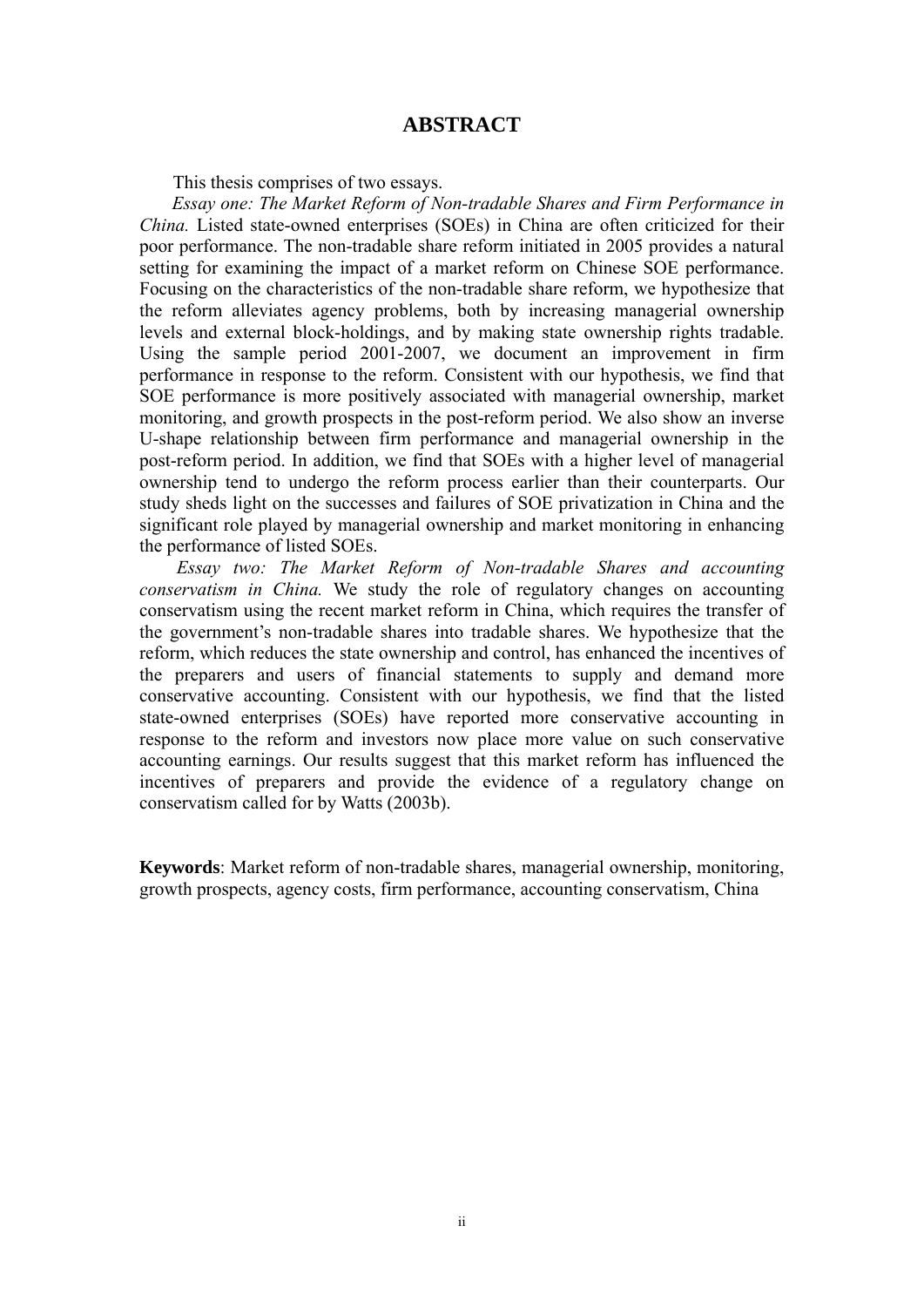#### **TABLE OF CONTENTS**

<span id="page-3-0"></span>

| Chapter 2 Essay One: The Market Reform of Non-tradable Shares and Firm<br>2.5.1 The non-tradable share reform and firm performance 32<br>2.5.2 Factors accounting for the effect of the non-tradable share reform33<br>2.5.3 The inverse U-shape relationship between managerial ownership and<br>2.6.2 Operating cash flow, discretionary accruals, and the reform43<br>Chapter 3 Essay Two: The Market reform of Non-tradable Shares and Accounting |  |
|-------------------------------------------------------------------------------------------------------------------------------------------------------------------------------------------------------------------------------------------------------------------------------------------------------------------------------------------------------------------------------------------------------------------------------------------------------|--|
|                                                                                                                                                                                                                                                                                                                                                                                                                                                       |  |
|                                                                                                                                                                                                                                                                                                                                                                                                                                                       |  |
|                                                                                                                                                                                                                                                                                                                                                                                                                                                       |  |
|                                                                                                                                                                                                                                                                                                                                                                                                                                                       |  |
|                                                                                                                                                                                                                                                                                                                                                                                                                                                       |  |
|                                                                                                                                                                                                                                                                                                                                                                                                                                                       |  |
|                                                                                                                                                                                                                                                                                                                                                                                                                                                       |  |
|                                                                                                                                                                                                                                                                                                                                                                                                                                                       |  |
|                                                                                                                                                                                                                                                                                                                                                                                                                                                       |  |
|                                                                                                                                                                                                                                                                                                                                                                                                                                                       |  |
|                                                                                                                                                                                                                                                                                                                                                                                                                                                       |  |
|                                                                                                                                                                                                                                                                                                                                                                                                                                                       |  |
|                                                                                                                                                                                                                                                                                                                                                                                                                                                       |  |
|                                                                                                                                                                                                                                                                                                                                                                                                                                                       |  |
|                                                                                                                                                                                                                                                                                                                                                                                                                                                       |  |
|                                                                                                                                                                                                                                                                                                                                                                                                                                                       |  |
|                                                                                                                                                                                                                                                                                                                                                                                                                                                       |  |
|                                                                                                                                                                                                                                                                                                                                                                                                                                                       |  |
|                                                                                                                                                                                                                                                                                                                                                                                                                                                       |  |
|                                                                                                                                                                                                                                                                                                                                                                                                                                                       |  |
|                                                                                                                                                                                                                                                                                                                                                                                                                                                       |  |
|                                                                                                                                                                                                                                                                                                                                                                                                                                                       |  |
|                                                                                                                                                                                                                                                                                                                                                                                                                                                       |  |
|                                                                                                                                                                                                                                                                                                                                                                                                                                                       |  |
|                                                                                                                                                                                                                                                                                                                                                                                                                                                       |  |
|                                                                                                                                                                                                                                                                                                                                                                                                                                                       |  |
|                                                                                                                                                                                                                                                                                                                                                                                                                                                       |  |
|                                                                                                                                                                                                                                                                                                                                                                                                                                                       |  |
|                                                                                                                                                                                                                                                                                                                                                                                                                                                       |  |
|                                                                                                                                                                                                                                                                                                                                                                                                                                                       |  |
|                                                                                                                                                                                                                                                                                                                                                                                                                                                       |  |
|                                                                                                                                                                                                                                                                                                                                                                                                                                                       |  |
|                                                                                                                                                                                                                                                                                                                                                                                                                                                       |  |
|                                                                                                                                                                                                                                                                                                                                                                                                                                                       |  |
|                                                                                                                                                                                                                                                                                                                                                                                                                                                       |  |
|                                                                                                                                                                                                                                                                                                                                                                                                                                                       |  |